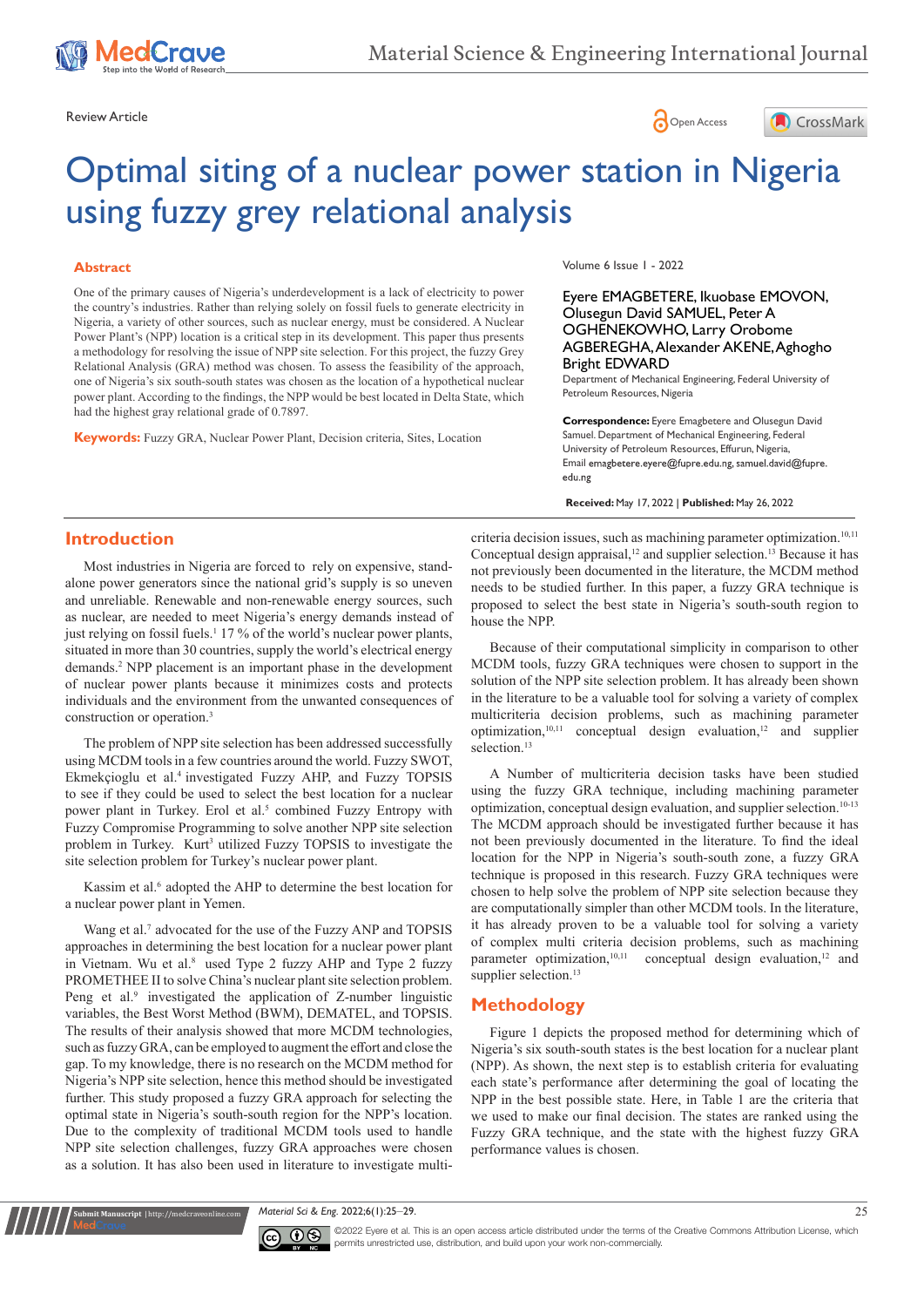

**Figure 1** NPP site selection decision chart.

### **Fuzzy GRA method**

The Fuzzy Set Theory (FST) and the GRA method are combined in the fuzzy GRA method. Julong<sup>14</sup> developed the GRA technique for analyzing multi criteria decision problems. The degree of similarity between the reference alternative value and each comparison alternative value determines the ranking principle.15 One disadvantage of the GRA method is the use of only exact data in decision analysis, which is ineffective in practice. FST and GRA can be used to model ambiguity in the decision-making process, though. Multi-criteria decision-making has been made easier with the fuzzy GRA. Hydrogen energy storage technique selection was dealt with by Gumus et al.<sup>16</sup> using the method. To identify the most advanced manufacturing system, Goyal and Grover<sup>17</sup> used the fuzzy GRA. When using the fuzzy GRA approach; linguistic variables are employed by decisionmakers to award scores to potential NPP sites based on decision criteria. Fuzzy triangular numbers (TFNs) are created from the linguistic variables and consist of three real numbers, l, m, and p. Tables 2 and 3 provide the linguistic scale for assigning fuzzy scores to alternate NPP locations and criteria, respectively.

## **Protocol for implementing the Fuzzy GRA algorithm**

The Fuzzy GRA algorithm implementation is divided into five stages.<sup>18</sup>

(1) Determine the fuzzy decision matrix

The first step in applying the fuzzy GRA methodology is for decision-makers (DMs) to assign fuzzy ratings to alternative NPP sites against decision criteria using the fuzzy scale in Table 2.

If k DMs assign ratings to alternative NPP sites I based on decision criterion j, the DMs' combined rating can be calculated as follows:<sup>19</sup>

$$
\tilde{\mu}_{ij} = \frac{1}{k} \left[ \tilde{\mu}_{ij}^1 + \tilde{\mu}_{ij}^2 + \dots + \tilde{\mu}_{ij}^k \right]
$$
\n(1)

Where  $\tilde{u}_{ij}^{\kappa}$  is the fuzzy rating of the ith alternative site by the kth decision maker (DM) against the jth criterion? If more than one DM is involved in the decision-making process, k number of DMs is asked to assign fuzzy weights to decision criteria. The obtained integrated fuzzy criteria weights are expressed as follows:<sup>20</sup>

$$
\tilde{w}_j = \frac{1}{k} \left[ \tilde{w}_j^1 + \tilde{w}_j^2 + \dots + \tilde{w}_j^k \right] \tag{2}
$$

Where  $\widetilde{w}_i^k$  is the fuzzy weight of criterion *j* assigned by *k*th DM.

Fog matrixes are formed by adding together the various choice criteria's integrated fuzzy weights with the integrated fuzzy ratings of probable NPP locations.<sup>19</sup>

$$
\tilde{U}_{ij} = \begin{bmatrix} \tilde{u}_{11} & \tilde{u}_{12} & \dots & \tilde{u}_{1n} \\ \tilde{u}_{21} & \tilde{u}_{22} & \dots & \tilde{u}_{2n} \\ \vdots & \vdots & \ddots & \vdots \\ \tilde{u}_{m1} & \tilde{u}_{m2} & \dots & \tilde{u}_{mn} \end{bmatrix}; \tilde{w}_j = [\tilde{w}_1 + \tilde{w}_2 + \dots + \tilde{w}_n], j = 1, 2, 3, \dots, n \quad (3)
$$

Where  $\tilde{u}_{ij}$  is the alternative NPP sites, *i*, rating with respect to criterion  $\hat{j}$  and  $\hat{w}_i$  indicate fuzzy weight of criterion  $\hat{j}$  and

$$
\tilde{u}_{ij} = (l_{ij}, m_{ij}, q_{ij})
$$

(2) Normalise the fuzzy decision matrix

Equation (4) is used to transform the fuzzy decision matrix into a normalised fuzzy decision matrix, R.

$$
\tilde{\gamma}_{ij} = \left(\frac{l_{ij}}{q_j^+}, \frac{m_{ij}}{q_j^+}, \frac{q_{ij}}{q_j^+}\right) i = 1, 2, ..., m; j = 1, 2, ..., n \tag{4}
$$

Where  $q_j^+ = \max_i (q_{ij}) \; i = 1, 2, ..., m$ 

(3) Evaluate the reference series

The individual criterion reference number is obtained as follows

$$
\tilde{R}_o = \left[\tilde{r}_{o1}, \tilde{r}_{o2}, \dots, \tilde{r}_{on}\right] \text{ where } \tilde{r}_{oj} = \max\left(\tilde{r}_{ij}\right) \text{ } j = 1, \dots, n \tag{5}
$$

(4) Determine the distance matrix

The distance  $\delta_{ij}$  between the reference value and the individual comparison value is expressed as:

$$
\partial_{ij} \left( \tilde{r}_{oj}, \tilde{r}_{ij} \right) = \sqrt{\frac{1}{3} \Big[ \left( r_o^j - r_{ij}^j \right)^2 + \left( r_o^m - r_{ij}^m \right)^2 + \left( r_o^q - r_{ij}^q \right)^2 \Big]} \tag{6}
$$

(5) Evaluate grey relational coefficient (GRC)

The GRC, is evaluated as:

$$
\sigma_{ij} = \frac{\tilde{\partial}_{min} + \pi \tilde{\partial}_{max}}{\partial_{ij} + \pi \tilde{\partial}_{max}}
$$
(7)

Where,  $\tilde{\partial}_{min} = min(\tilde{\partial}_{ij}), \tilde{\partial}_{max} = max(\tilde{\partial}_{ij})$  and  $\pi$  is the revolving coefficient which has a value of 0 to 1.

(6) Defuzzification of fuzzy criteria weight

The fuzzy criteria weights,  $\tilde{w}_i$   $\{\tilde{w}_i = (l_i, m_i, q_i)\}$  is generally transformed into crisp values through defuzzification as follows:

$$
Crisp\left(\tilde{w}_j\right) = w_j = \frac{l + 2m + q}{4} \tag{8}
$$

(7) Evaluate grey relational grade (GRG)

The GRG, φ*<sup>i</sup>* of the alternative NPP sites are evaluated as follows:

$$
\emptyset_i = \sum_{j}^{n} w_j \sigma_{ij}, \quad i = 1, 2, \dots, m \tag{9}
$$

Where  $w_i$  is the crisp weight of the *j*th criterion

Based on the GRG,  $\varphi_i$  the different NPP sites are ranked, and the site with the maximum value is optimal.

# **Case study**

A real-world example of selecting the best state in Nigeria's southsouth region to locate a nuclear power plant was used to test the efficacy of the proposed fuzzy GRA technique. There are six states in

**Citation:** Eyere E, Ikuobase E, Samuel OD, et al. Optimal siting of a nuclear power station in Nigeria using fuzzy grey relational analysis. *Material Sci & Eng.*  2022;6(1):25‒29. DOI: [10.15406/mseij.2022.06.00176](https://doi.org/10.15406/mseij.2022.06.00176)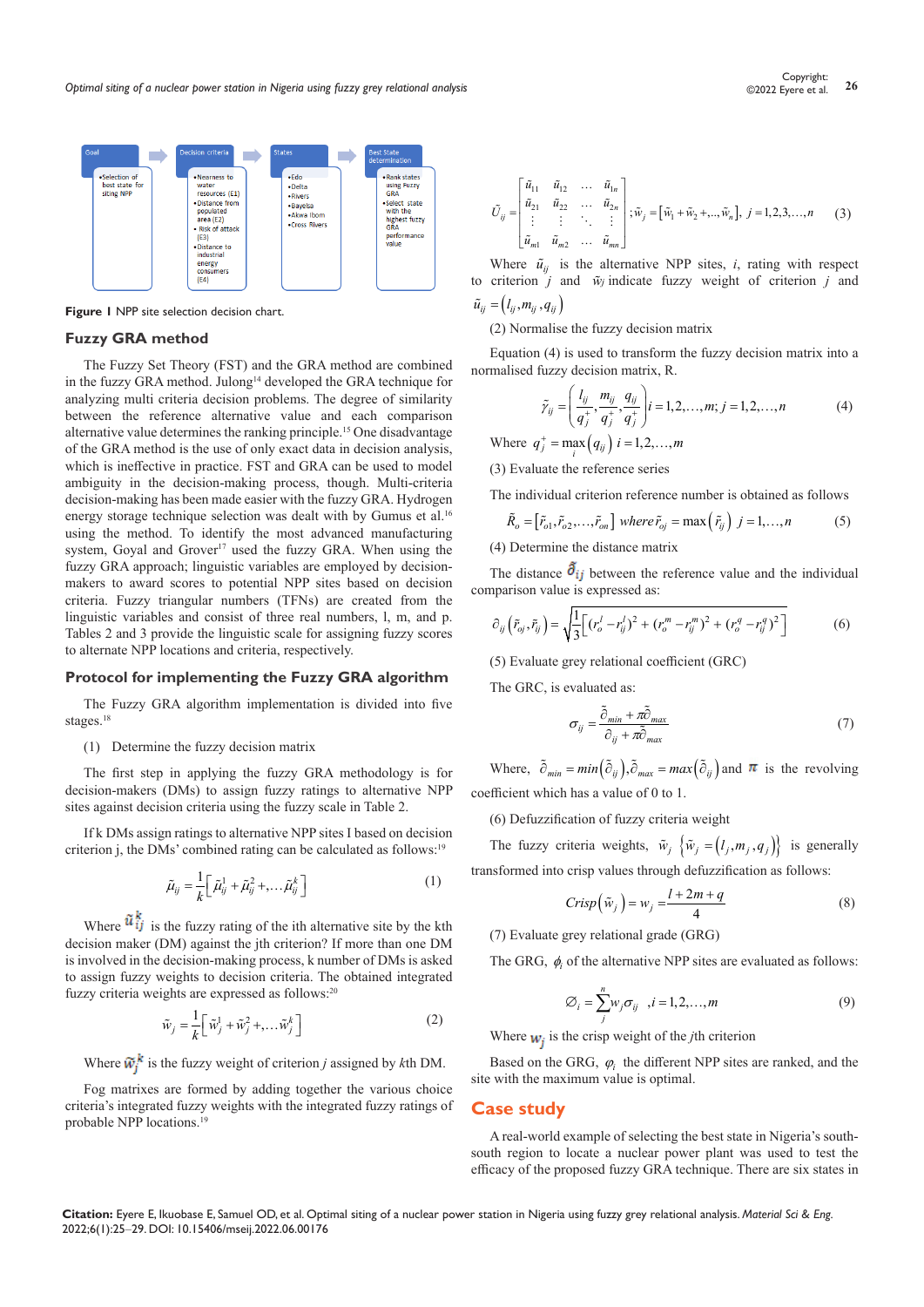Nigeria's south-south region: Edo, Delta, Rivers, Bayelsa, Akwa Ibom, and Cross River (all in the south-south). Each state was rated based on four criteria: proximity to water resources (E1), distance from densely populated areas (E2), and low attack risk (E3), and distance from significant industrial energy consumers (E4) (E4). For proximity to water resources, each state received an E1 rating (E4). Table 2 shows the fuzzy scale ratings for the DM, while Table 4 shows the ratings for each alternate site. In the fuzzy GRA approach, weights analysis is also required for decision-making. The DM assigned weight to each decision criterion using the fuzzy weighting scale shown in Table 3,

and the criteria weights are also shown in Table 4. Table 5 highlights how the DM linguistic ratings are converted into TFN.

The fuzzy decision matrix in Table 5 must be normalized as a first step in performing a fuzzy GRA analysis by solving Equation (4) for values in Table 6. The distance between each alternate site and the reference series is calculated using Equation (6). As can be seen in Figure 2, the results are as follows. Equation (7) is used to analyze the GRC, as illustrated in Figure 3, and the results may be seen. Decided criteria weights are essential to GRG calculation.

#### **Table 1** Description of decision criteria

| <b>Decision criteria</b>                        | <b>Description</b>                                                                                                                                              |
|-------------------------------------------------|-----------------------------------------------------------------------------------------------------------------------------------------------------------------|
| Nearness to water resources (E1)                | For effective cooling of NPP large volume of water is required, thus NPP should be sited near sea or big river                                                  |
| Distance from populated areas (E2)              | The appropriate site for locations of NPP should not be near populated areas in order not to expose people to<br>radioactivity                                  |
| Risk of attack (E3)                             | NPP should be located in the place that is safe from any form of attack be it internal from (Boko haram, militant,<br>and any other pressure group) or external |
| Distance to industrial energy<br>consumers (E4) | To reduce energy loss on transmission line the site for location of NPP should be close to large industrial energy<br>consumers                                 |

Table 2 Linguistic variables for rating alternatives<sup>3</sup>

| Linguistic variables | <b>TFN</b> |  |
|----------------------|------------|--|
| Very poor (VP)       | 0, 0, 1    |  |
| Poor (P)             | 0, 1, 3    |  |
| Medium poor (MP)     | 1,3,5      |  |
| Fair (F)             | 3.5.7      |  |
| Medium good (MG)     | 5,7,9      |  |
| Good (G)             | 7.9.10     |  |
| Very good (VG)       | 9,10,10    |  |

Table 3 Linguistic variables for rating criteria<sup>3</sup>

| Linguistic variables | TFN         |  |
|----------------------|-------------|--|
| Very Low (VL)        | 0.0.0.1     |  |
| Low $(L)$            | 0, 0.1, 0.3 |  |
| Medium Low (ML)      | 0.1.0.3.0.5 |  |
| Medium (M)           | 0.3.0.5.0.7 |  |
| Medium High (MH)     | 0.5.0.7.0.9 |  |
| High(H)              | 0.7.0.9.1   |  |

#### **Table 4** DM linguistic rating of alternative NPP sites

| <b>Alternative NPP sites</b> | <b>Proximity to</b><br>water resources | Distance from densely<br>inhabited areas | Low attack<br>risk | Distance from significant<br>industrial energy |
|------------------------------|----------------------------------------|------------------------------------------|--------------------|------------------------------------------------|
| Edo                          | <b>MG</b>                              | G                                        | VG                 |                                                |
| Delta                        | VG                                     | G                                        |                    | G                                              |
| <b>Rivers</b>                | VG                                     | VP                                       |                    | VG                                             |
| <b>Bayelsa</b>               | G                                      |                                          |                    | P                                              |
| Akwa Ibom                    | <b>MG</b>                              | VP                                       | G                  |                                                |
| <b>Cross River</b>           | G                                      | VG                                       | G                  |                                                |
| Criteria fuzzy rating        | н                                      | н                                        | ML                 | M                                              |

**Table 5** DM TFN rating of alternative NPP sites

| <b>Alternative NPP sites</b> | ΕI            | E <sub>2</sub> | E3              | E4              |
|------------------------------|---------------|----------------|-----------------|-----------------|
| Edo                          | (5,7,9)       | (7,9,10)       | (9,10,10)       | (3,5,7)         |
| Delta                        | (9,10,10)     | (7,9,10)       | (0, 1, 3)       | (7,9,10)        |
| <b>Rivers</b>                | (9,10,10)     | (0,0,1)        | (0, 1, 3)       | (9, 10, 10)     |
| <b>Bayelsa</b>               | $(-7,910)$    | (3,5,7)        | (0, 1, 3)       | (0, 1, 3)       |
| Akwa Ibom                    | (5,7,9)       | (0,0,1)        | (7,9,10)        | (3,5,7)         |
| <b>Cross River</b>           | (7,9,10)      | (9,10,10)      | (7,9,10)        | (3,5,7)         |
| Criteria fuzzy rating        | (0.7, 0.9, 1) | (0.7, 0.9, 1)  | (0.1, 0.3, 0.5) | (0.3, 0.5, 0.7) |

**Citation:** Eyere E, Ikuobase E, Samuel OD, et al. Optimal siting of a nuclear power station in Nigeria using fuzzy grey relational analysis. *Material Sci & Eng.*  2022;6(1):25‒29. DOI: [10.15406/mseij.2022.06.00176](https://doi.org/10.15406/mseij.2022.06.00176)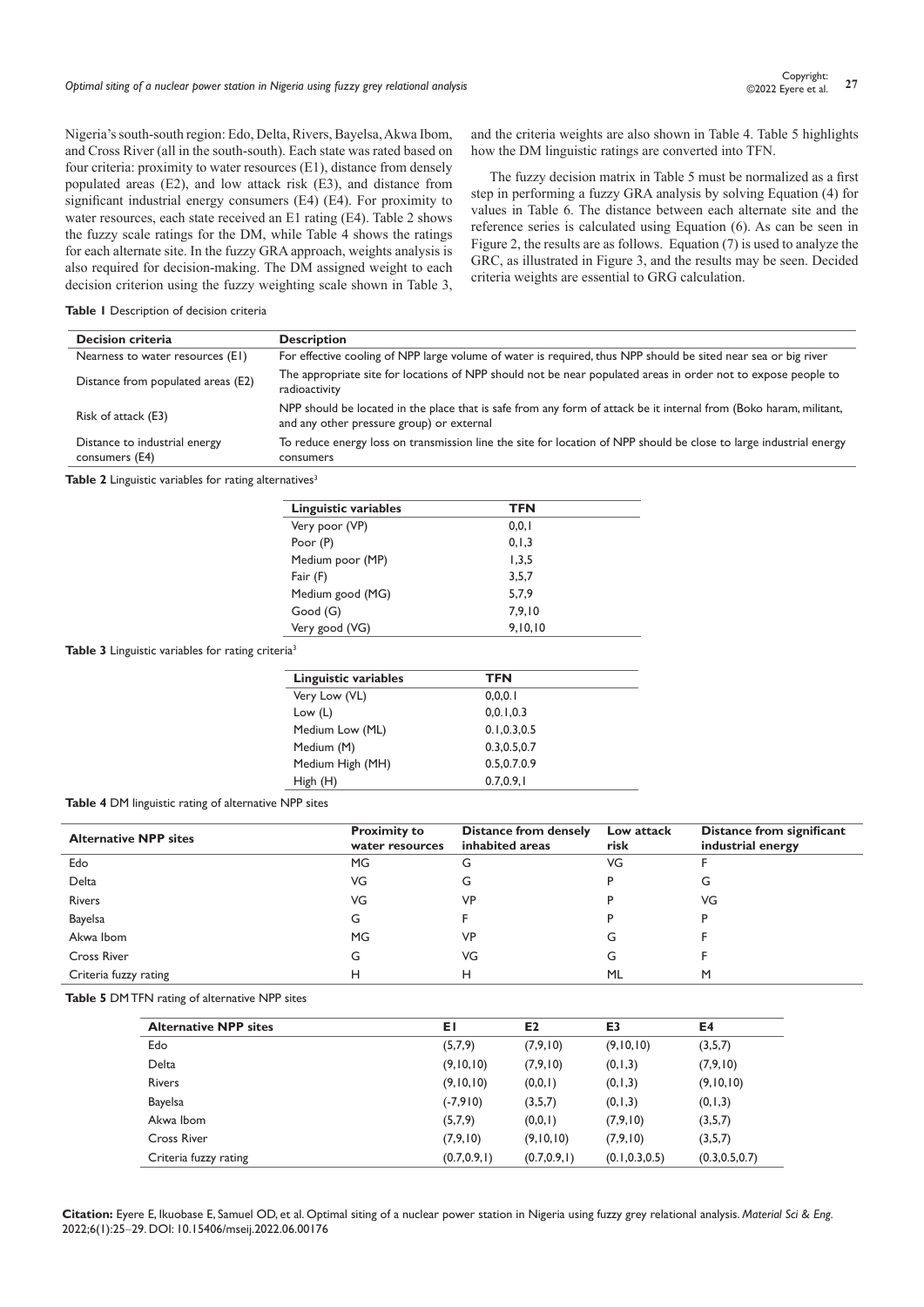| <b>NPP</b> alternatives | ΕI    |      |       | E <sub>2</sub> |      |       |       | E3   |       |       | E4   |       |  |
|-------------------------|-------|------|-------|----------------|------|-------|-------|------|-------|-------|------|-------|--|
| Edo                     | (0.5, | 0.7, | (0.9) | (0.7,          | 0.9. |       | (0.9, |      |       | (0.3, | 0.5, | 0.7)  |  |
| Delta                   | (0.9, |      |       | (0.7,          | 0.9, |       | (0,   | 0.1  | (0.3) | (0.7, | 0.9. |       |  |
| <b>Rivers</b>           | (0.9, | ٠.   |       | (0,            | 0,   | (0,1) | (0,   | 0.1  | (0.3) | (0.9, |      |       |  |
| <b>Bayelsa</b>          | (0.7, | 0.9, |       | (0.3,          | 0.5, | 0.7)  | (0,   | 0.1  | (0.3) | (0,   | 0.1  | (0.3) |  |
| Akwa Ibom               | (0.5, | 0.7, | 0.9)  | (0,            | 0.   | (0,1) | (0.7, | 0.9, |       | (0.3, | 0.5, | 0.7)  |  |
| <b>Cross River</b>      | (0.7, | 0.9, |       | (0.9,          |      |       | (0.7, | 0.9, |       | (0.3, | 0.5, | 0.7)  |  |

**Table 6** Normalised fuzzy decision matrix

The DM's fuzzy criteria weight score is defuzzified using Equation (8). Using defuzzification, we get decision weights of 0.3095, 0.3095, 0.1429, and 0.2381 for each of E1 through E4, respectively.

Figure 4 shows how GRG can be determined using Equation (9). Delta, Cross River, Rivers, Edo, Bayelsa and Akwa Ibom are the alternate NPP locations shown in Figure 3. Because Delta state having the highest GRG score is the best site for NPP location.



**Figure 2** Distance of each alternatives from the reference site.



**Figure 3** GRC of alternative NPP sites.



**Figure 4** GRG of alternative NPP sites and corresponding rank.

# **Conclusion**

The objective of this paper was to use the fuzzy GRA technique to select the optimal NPP site from the possibilities of Edo, Delta, Rivers, Bayelsa, Akwa Ibom, and Cross River. Each state's performance (NPP sites) was evaluated using four-choice criteria. According to the study's findings, the state of Delta is the optimal location for the NPP among the six states. In analysing the NPP site selection problem in Nigeria, other choice criteria such as public acceptability and the convenience of nuclear fuel supply can be included in future work.

## **Acknowledgments**

None.

# **Conflicts of interest**

The authors state that there is no conflict of interest.

## **Funding**

None.

# **References**

- 1. [Emovon I, Samuel OD, Mgbemena CO, et al. Electric power generation](https://www.academia.edu/56184602/Electric_Power_generation_crisis_in_Nigeria_A_Review_of_causes_and_solutions)  [crisis in nigeria: a review of causes and solutions.](https://www.academia.edu/56184602/Electric_Power_generation_crisis_in_Nigeria_A_Review_of_causes_and_solutions) *International Journal [of Integrated Engineering](https://www.academia.edu/56184602/Electric_Power_generation_crisis_in_Nigeria_A_Review_of_causes_and_solutions)*. 2018;10(1):47–56.
- 2. [Erdoğan M, Kaya I. A combined fuzzy approach to determine the best](https://dl.acm.org/doi/abs/10.1016/j.asoc.2015.11.013)  [region for a nuclear power plant in Turkey.](https://dl.acm.org/doi/abs/10.1016/j.asoc.2015.11.013) *Applied Soft Computing*. [2016;39:84–93](https://dl.acm.org/doi/abs/10.1016/j.asoc.2015.11.013).
- 3. [Kurt Ü. The fuzzy TOPSIS and generalised Choquet fuzzy integral](https://www.tandfonline.com/doi/full/10.1080/00223131.2014.918524)  [algorithm for nuclear power plant site selection–a case study from](https://www.tandfonline.com/doi/full/10.1080/00223131.2014.918524)  Turkey. *[Journal of Nuclear Science and Technology](https://www.tandfonline.com/doi/full/10.1080/00223131.2014.918524)*. 2014;51(10):1241– [1255.](https://www.tandfonline.com/doi/full/10.1080/00223131.2014.918524)
- 4. [Ekmekçioglu M, Can Kutlu A, Kahraman C. A fuzzy multicriteria swot](https://www.tandfonline.com/doi/abs/10.1080/18756891.2011.9727814)  [analysis: an application to nuclear power plant site selection.](https://www.tandfonline.com/doi/abs/10.1080/18756891.2011.9727814)*International [Journal of Computational Intelligence Systems](https://www.tandfonline.com/doi/abs/10.1080/18756891.2011.9727814)*. 2011;4(4):583–595.
- 5. [Erol İ, Sencer S, Özmen A, et al. Fuzzy MCDM framework for locating](https://www.sciencedirect.com/science/article/abs/pii/S0301421513011865)  [a nuclear power plant in Turkey.](https://www.sciencedirect.com/science/article/abs/pii/S0301421513011865) *Energy Policy*. 2014;67:186–197.
- 6. [Kassim M, Heo G, Kessel DS. A systematic methodology approach](https://www.sciencedirect.com/science/article/abs/pii/S0149197016301160)  [for selecting preferable and alternative sites for the first NPP project in](https://www.sciencedirect.com/science/article/abs/pii/S0149197016301160)  Yemen. *[Progress in Nuclear Energy](https://www.sciencedirect.com/science/article/abs/pii/S0149197016301160)*. 2016;91:325–338.
- 7. [Wang CN, Su CC, Nguyen VT. Nuclear power plant location](https://www.mdpi.com/2073-8994/10/11/548)  [selection in Vietnam under fuzzy environment conditions.](https://www.mdpi.com/2073-8994/10/11/548) *Symmetry*. [2018;10\(11\):548](https://www.mdpi.com/2073-8994/10/11/548).
- 8. Wu Y, Liu F, Huang Y, et al. A two-stage decision framework for inland [nuclear power plant site selection based on GIS and type‐2 fuzzy](https://onlinelibrary.wiley.com/doi/full/10.1002/ese3.640)  [PROMETHEE II: Case study in China.](https://onlinelibrary.wiley.com/doi/full/10.1002/ese3.640) *Energy Science & Engineering*. [2020;8\(6\):1941–1961](https://onlinelibrary.wiley.com/doi/full/10.1002/ese3.640).
- 9. [Peng HM, Wang XK, Wang TL, et al. A multicriteria decision support](https://www.mdpi.com/2227-7390/8/2/252)  [framework for inland nuclear power plant site selection under](https://www.mdpi.com/2227-7390/8/2/252)  [Z-information: A case study in Hunan province of China.](https://www.mdpi.com/2227-7390/8/2/252) *Mathematics*. [2020;8\(2\):252](https://www.mdpi.com/2227-7390/8/2/252).

**Citation:** Eyere E, Ikuobase E, Samuel OD, et al. Optimal siting of a nuclear power station in Nigeria using fuzzy grey relational analysis. *Material Sci & Eng.*  2022;6(1):25‒29. DOI: [10.15406/mseij.2022.06.00176](https://doi.org/10.15406/mseij.2022.06.00176)